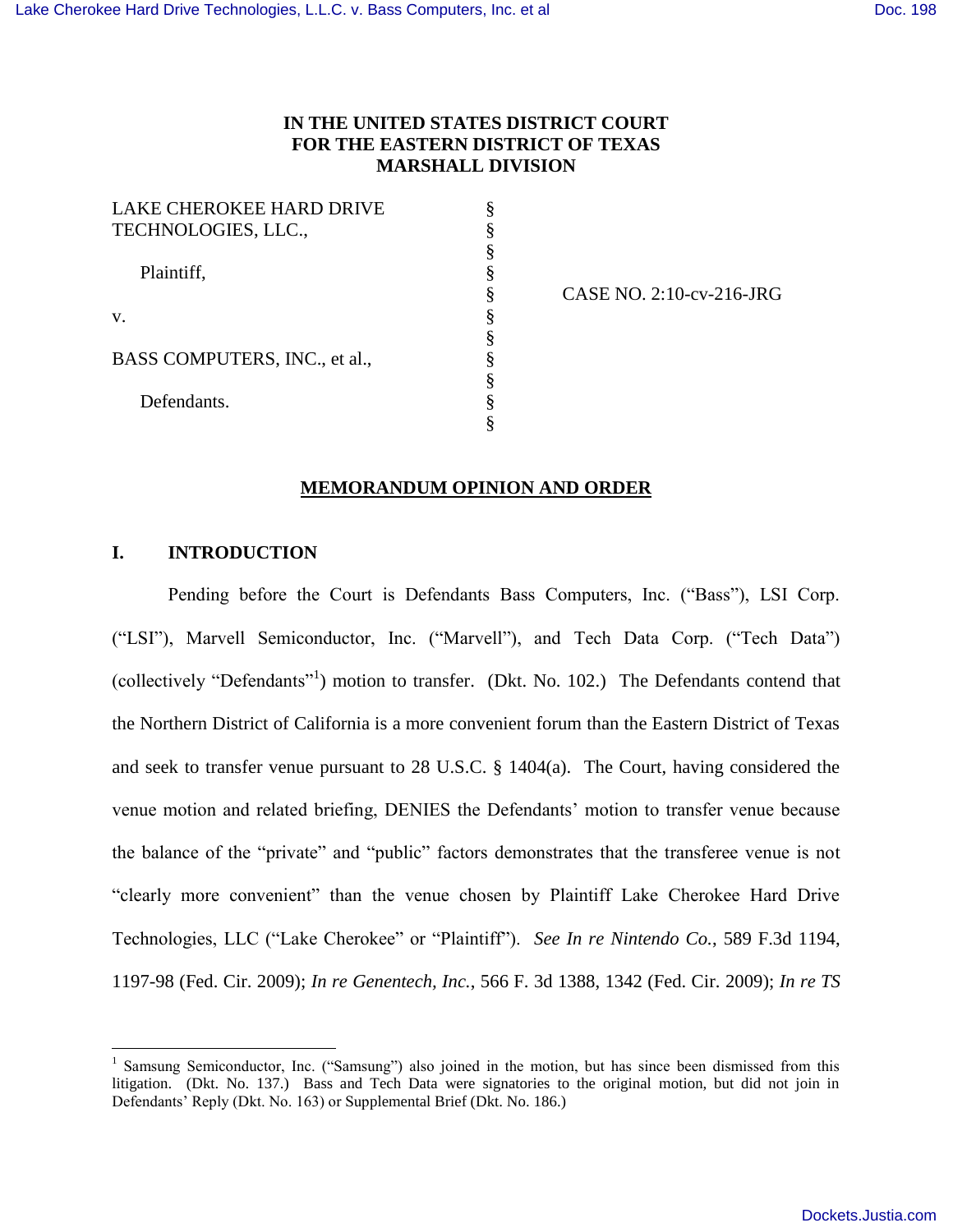*Tech USA Corp.*, 551 F.3d 1315, 1319 (Fed. Cir. 2008); *In re Volkswagen of Am., Inc. (Volkswagen II)*, 545 F.3d 304, 315 (5th Cir. 2008) (en banc).

## **II. FACTUAL AND PROCEDURAL BACKGROUND**

Lake Cherokee brought this patent infringement lawsuit against multiple defendants for infringement of U.S. Patent Nos. 5,844,738 entitled "Synchronous Read Channel Employing a Sequence Detector with Programmable Detector Levels" (the '738 Patent) and 5,978,162 entitled "Synchronous Read Channel Integrated Circuit Employing a Channel Quality Circuit for Calibration" (the '162 Patent). Plaintiff Lake Cherokee is a Texas Limited Liability Company maintaining a principal place of business in the Eastern District of Texas. Lake Cherokee's parent company, President, and owners all reside in the Eastern District of Texas. The parties dispute how much weight should be given to the fact that Lake Cherokee is located in the Eastern District of Texas – primarily because Lake Cherokee incorporated in Texas only eight days before it acquired the asserted patents and just over four months before it filed this lawsuit. Defendants also question the true extent to which Lake Cherokee's President and parent company are tied to the Eastern District of Texas. These issues will be discussed later in the Memorandum Opinion and Order.

This lawsuit was originally filed against eight defendants, of which four remain. One is Bass, a Texas corporation with its principal place of business in Houston, Texas. Another defendant, LSI, is headquartered in Milpitas, California, but maintains three offices in Texas: a sales office in Houston, which employs approximately 19 people; another sales office in Plano (within the Eastern District of Texas), which employs approximately 8 people; and an engineering office Austin, which employs approximately 165 people. A third defendant, Marvell, is a California corporation with its principal place of business in Santa Clara,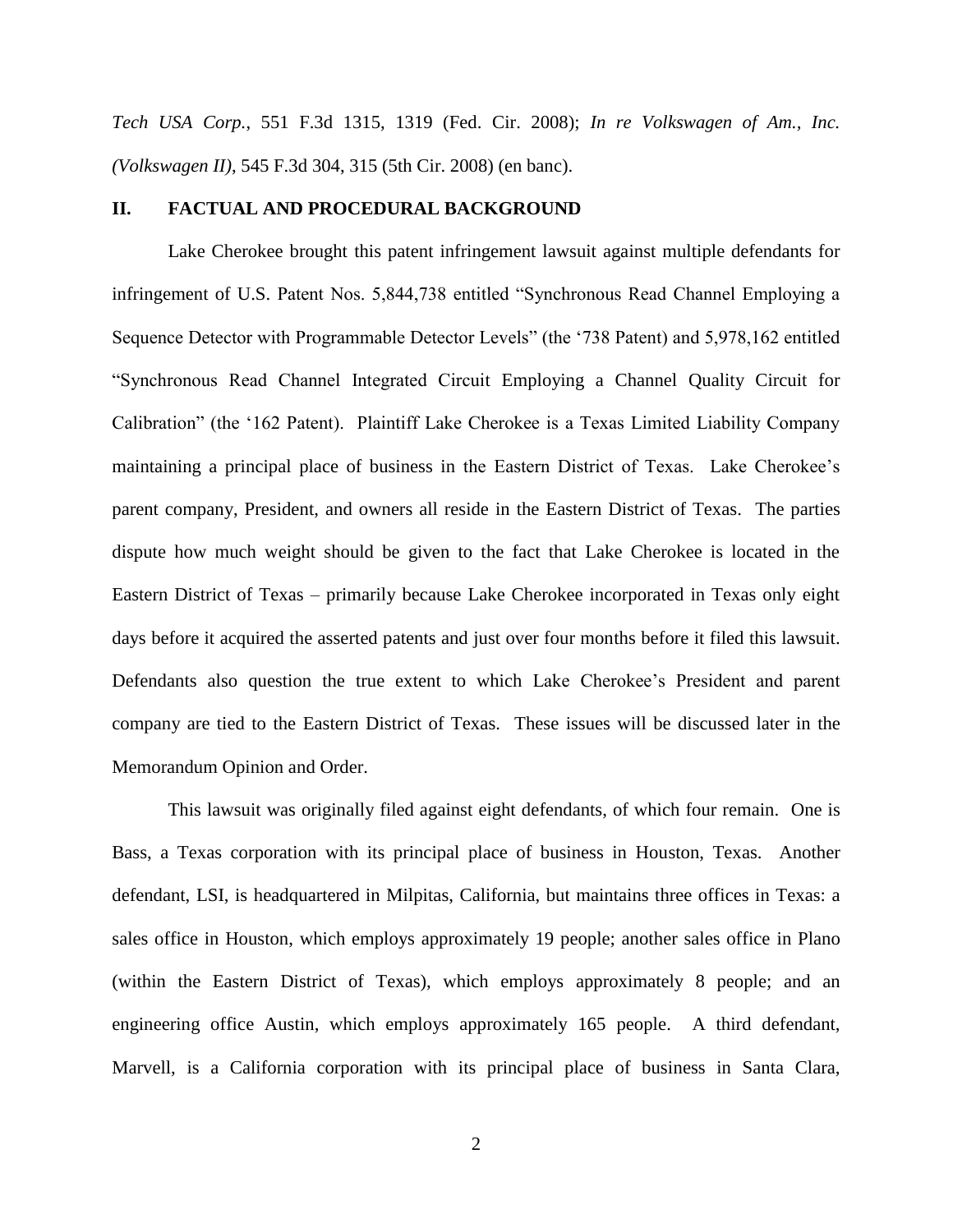California. However, it has two offices in Texas: a design center in Austin and a sales and marketing office in Houston. Finally, Tech Data is a corporation organized and existing under the laws of the state of Florida with a principal place of business in Clearwater, Florida. Tech Data has a distribution center in Ft. Worth, Texas.

On April 5, 2011, the Defendants filed this motion to transfer venue to the Northern District of California. This Memorandum Opinion and Order addresses the merits of the motion to transfer and its related briefing.<sup>2</sup>

#### **III. LEGAL STANDARDS**

 $\overline{a}$ 

Change of venue is governed by 28 U.S.C  $\S$  1404(a). Under  $\S$  1404(a), "[f]or the convenience of parties and witnesses, in the interest of justice, a district court may transfer any civil action to any other district court or division where it might have been brought." 28 U.S.C. § 1404(a). But a motion to transfer venue should only be granted upon a showing that the transferee venue is "clearly more convenient" than the venue chosen by the plaintiff. *Nintendo*, 589 F.3d at 1197; *Genentech*, 566 F.3d at 1342; *TS Tech*., 551 F.3d at 1319; *Volkswagen II*, 545 F.3d at 315.

The initial question in applying the provisions of  $\S$  1404(a) is whether the suit could have been brought in the proposed transferee district. *In re Volkswagen AG* (*Volkswagen I*), 371 F.3d 201, 203 (5th Cir. 2004). If the transferee district is a proper venue, then the court must weigh the relative public and private factors of the current venue against the transferee venue. *Id.* In making such a convenience determination, the Court considers several "private" and "public" interest factors, none of which are given dispositive weight. *Id.* The "private" interest factors include: "(1) the relative ease of access to sources of proof; (2) the availability of compulsory

<sup>&</sup>lt;sup>2</sup> Also before the Court are Plaintiff's response, Plaintiff's supplemental response, LSI's and Marvell's reply, Plaintiff's sur-reply, LSI's and Marvell's supplemental brief, and Plaintiff's response to the supplemental brief (Dkt. Nos. 118, 151, 163, 167, 186 and 189.)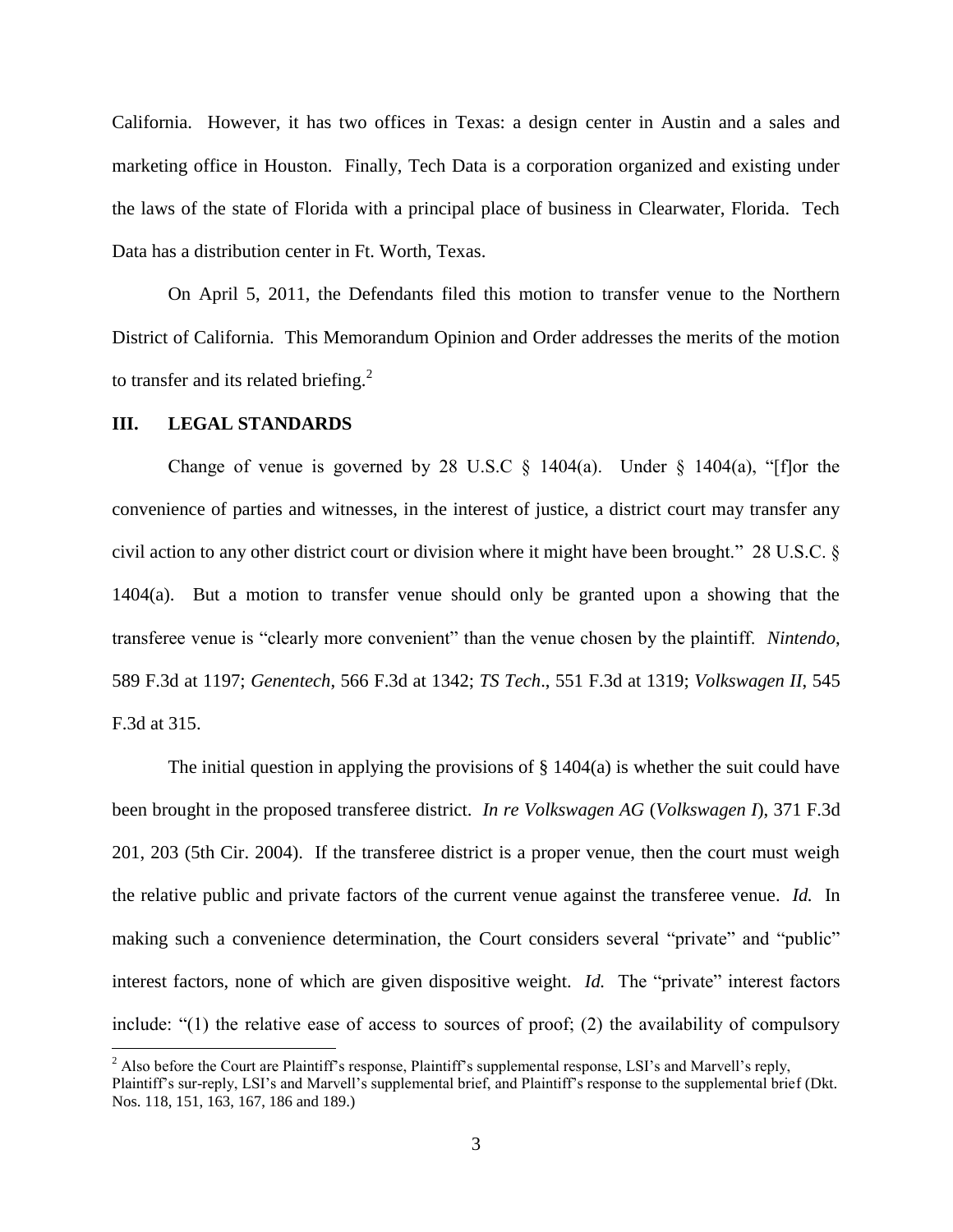process to secure the attendance of witnesses; (3) the cost of attendance for willing witnesses; and (4) all other practical problems that make trial of a case easy, expeditious and inexpensive." *Nintendo*, 589 F.3d at 1198; *Genentech*, 566 F.3d at 1342; *TS Tech*., 551 F.3d at 1319; *Volkswagen II*, 545 F.3d at 315. The "public" interest factors include: "(1) the administrative difficulties flowing from court congestion; (2) the local interest in having localized interests decided at home; (3) the familiarity of the forum with the law that will govern the case; and (4) the avoidance of unnecessary problems of conflict of laws [in] the application of foreign law." *Nintendo*, 589 F.3d at 1198; *Genentech*, 566 F.3d at 1342; *TS Tech*., 551 F.3d at 1319; *Volkswagen II*, 545 F.3d at 315.

#### **IV. ANALYSIS**

#### **A. Proper Venue**

The Plaintiff does not dispute that this case could have been brought in the Northern District of California, so the initial threshold in this case has been met and analysis of the public and private interests cited above must be considered and weighed.

## **B. Plaintiff's Presence in the Eastern District of Texas and Deference to the Plaintiff's Choice of Forum**

Before proceeding to consider the private and public interest factors, the Court addresses two issues regarding deference and the burden of proof.

First, Defendants argue that Lake Cherokee's location in the Eastern District of Texas deserves no deference because it incorporated just days before being assigned the patents-in-suit and only months before filing this lawsuit. According to Defendants, Lake Cherokee is merely an artifact of litigation, because its sole listed manager is located in Longview, Texas and because its listed address is a post office box in that city. Defendants ask this Court to conclude that Lake Cherokee was incorporated in this District specifically to avail itself of the judicial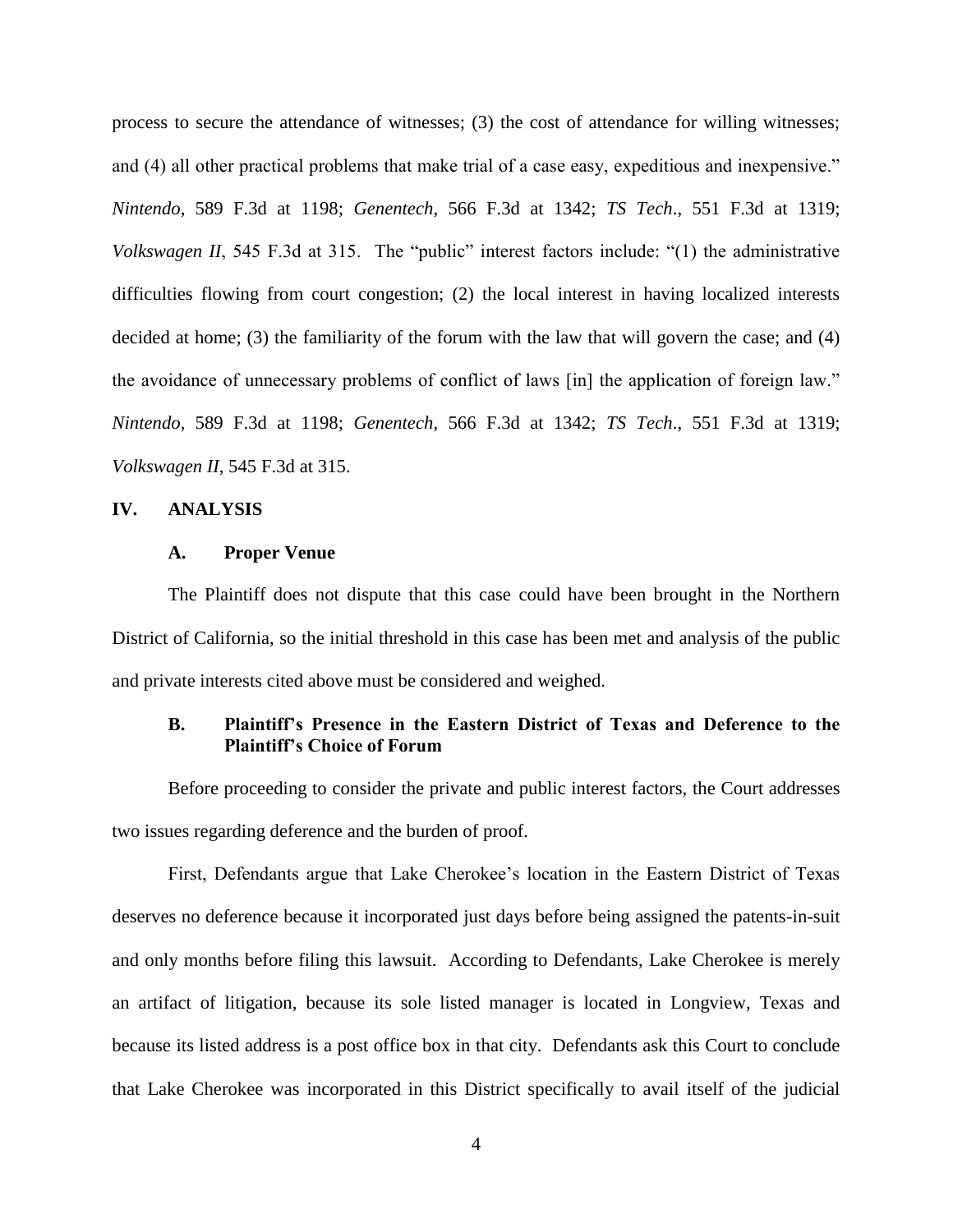system within the Eastern District of Texas and that its presence here is "recent, ephemeral, and an artifact of litigation." Lake Cherokee responds that: (1) it incorporated in the Eastern District because its parent company, STAR CO, $3$  is located here; (2) Lake Cherokee's President, Mr. Coverstone ("Coverstone"), resides, along with his family, in the Eastern District of Texas; and (3) Lake Cherokee and STAR CO have substantial, tangible, and permanent – not ephemeral – ties to the Eastern District of Texas. (Dkt. No. 151, at 2.)

Defendants dispute Lake Cherokee's statements and contend that Coverstone and STAR CO have only "illusory" ties to the Eastern District of Texas. (Dkt. No. 163, at 4.) Specifically, Defendants question the extent of – and the underlying motives behind – Coverstone's ties to this District. They point out that he owns a residence in Rancho Santa Fe, California, while only renting a home in Hallsville, Texas. Further, they argue that in a recent deposition he misstated the address of his home in Hallsville,  $Texas<sup>4</sup>$  Defendants also allege that STAR CO, though incorporated more than three years ago, was nonetheless created solely as a vehicle for litigation in the Eastern District of Texas.<sup>5</sup>

Within this context, the Court is tasked with determining whether Lake Cherokee is only an "ephemeral" entity created intentionally to manipulate venue. *See Novelpoint Learning LLC* 

<sup>&</sup>lt;sup>3</sup> Lake Cherokee is a wholly owned subsidiary of STAR CO, a Texas company permanently based in the Eastern District of Texas. STAR CO has been in operation since November 2009, and allegedly provides services in the areas of science, technology, and advanced research. Lake Cherokee asserts that all of STAR CO's operations, including its offices, building, employees, decision-makers, and owners, are all located in the Eastern District of Texas. (Dkt. No. 151, at 2.) Lake Cherokee operates out of STAR CO's offices, and alleges that it will soon be moving with STAR CO to a new 10,000 square foot building owned by STAR CO in Longview, Texas. Longview is located within the Eastern District of Texas and is twenty-five miles from this Court. (Dkt. No. 151, at 3.)

<sup>4</sup> Coverstone was asked to provide his residence address and responded: "105 Mossy Drive" in Hallsville, Texas. This is the same address listed on his driver's license, which was issued in January 2010. Apparently Coverstone misstated his address, which is actually 105 Mossy *Creek* Drive in Hallsville. (Dkt. No. 163, at 3.)

<sup>&</sup>lt;sup>5</sup> The parties agree that STAR CO is involved in at least one non-litigation focused business venture related to flash storage devices. Beginning in June 2011, STAR CO began buying flash storage devices from China and reselling them over the internet. This portion of STAR CO's business has several employees. Defendants argue that the sole purpose of this line of business is also to manipulate venue. Defendants argue that most of STAR CO's employees are part-time employees or college students summer internships. (Dkt. No. 163, at 5.) STAR CO's flash memory business has generated approximately \$5,000 in revenues since its inception. (Dkt. No. 151, at 2.)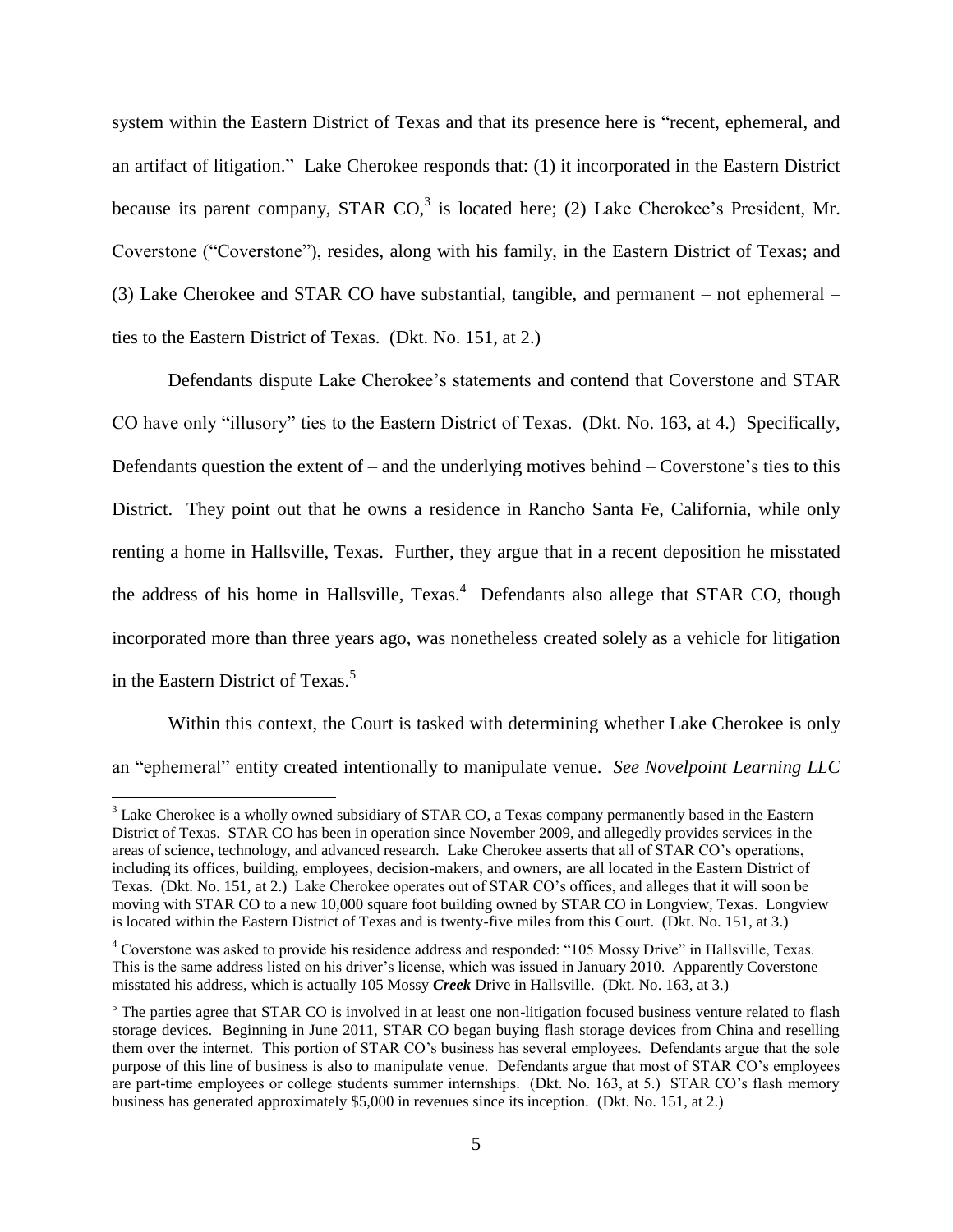*v. Leapfrog Enterprises, Inc.*, No. 6:10-cv-229-JDL, 2010 WL 5068146, at \*4 (E.D. Tex. Dec. 6, 2010). "[T]he Federal Circuit has concluded that an entity that does not have (1) employees in the transferor forum; (2) principals that reside in the transferor forum; or (3) research and development-type activities in the transferor forum is an 'ephemeral' entity." *Id.* (citing *In re Zimmer*, 609 F.3d 1378, 1381 (Fed. Cir. 2010)). Direct guidance from both the Fifth Circuit and Federal Circuit on this issue is substantially limited at present and neither has enunciated a clean and bright-line rule. It is obvious, however, that the main concern in two recent Federal Circuit cases is whether a Plaintiff is attempting to *manipulate venue* in the transferor district by, as illustrated in *In re Zimmer*, having an illusory office in the transferor district or, as in *In re Microsoft*, incorporating under the laws of the state in which the transferor district lied merely sixteen days before filing the lawsuit. *In re Zimmer*, 609 F.3d at 1381; *In re Microsoft*, 630 F.3d 1361, 1364-65 (Fed. Cir. 2011). Therefore, after *In re Zimmer* and *In re Microsoft*, whenever the "legal fiction" or "ephemeral entity" issue is raised, it is the Court's duty to carefully scrutinize the particular party's claim that its principal place of business is validly fixed in the transferor district—i.e., to determine whether the party is trying to manipulate venue through its place of incorporation or principal place of business. *In re Zimmer*, 609 F.3d at 1381 ("MedIdea argues that, unlike *Hoffmann-LaRoche*, its decision to claim its principal place of business in Texas does not require close scrutiny. We disagree.").

The Court has an obligation to separate truth from fiction and closely scrutinize Lake Cherokee's decision to incorporate in Texas and have its principal place of business in the Eastern District of Texas. Defendants have established that Lake Cherokee incorporated in Texas only eight days before acquiring the patents-in-suit and just a few months before filing this lawsuit. Defendants have also shown that Coverstone maintains a residence in both Rancho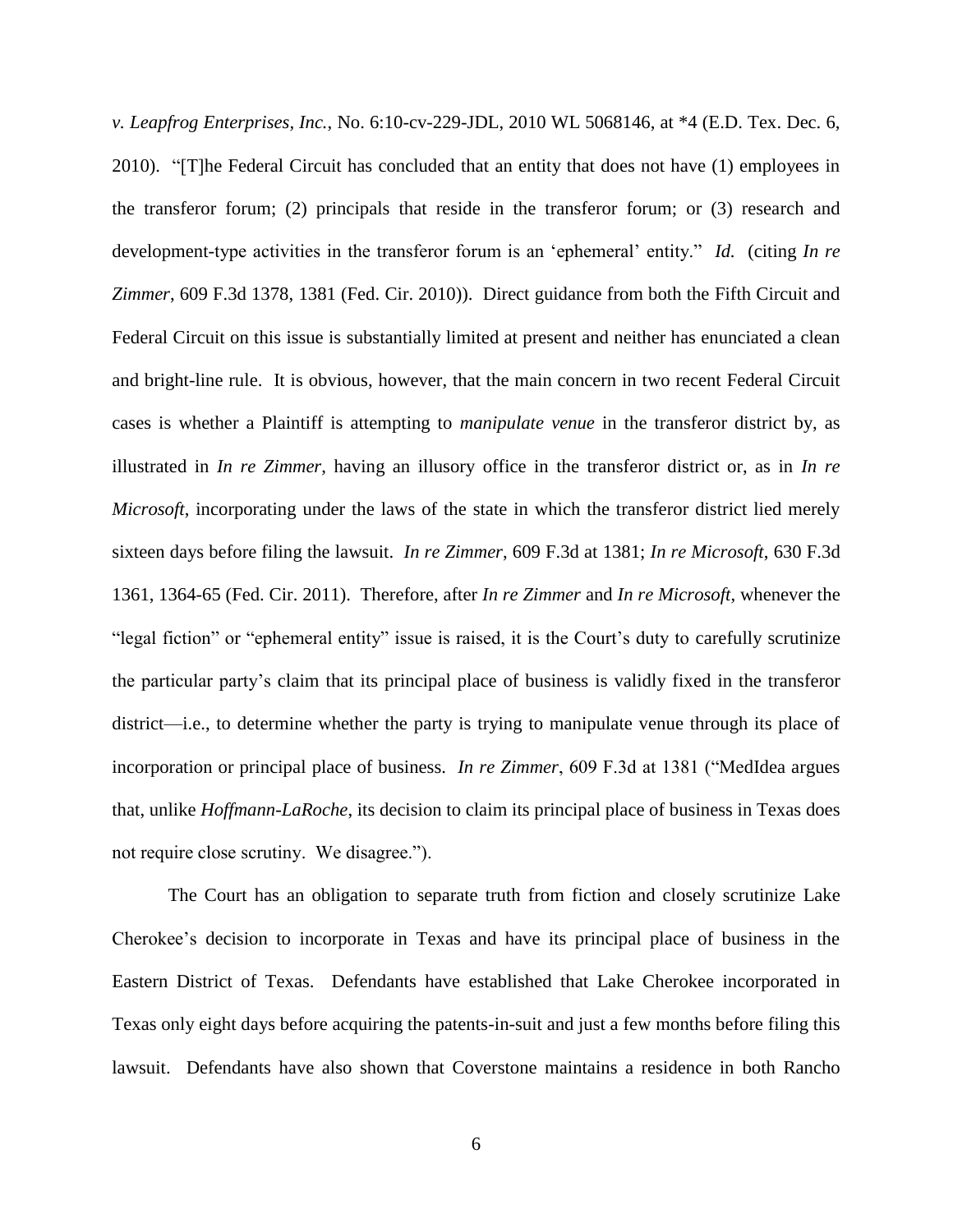Santa Fe, California and in Hallsville, Texas. STAR CO is involved in a number of business ventures, several involving litigation, and at least one non-litigation enterprise that has been, thus far, commercially unsuccessful. In light of these allegations, it is plausible that Lake Cherokee is attempting to manipulate venue. For example, in *In re Microsoft*, the plaintiff that incorporated in Texas sixteen days before filing the lawsuit was deemed to "exist for no other purpose than to manipulate venue." *In re Microsoft*, 630 F.3d at 1365. However in that case, the plaintiff also:

[O]perated from the United Kingdom by the patent's co-inventor and company's managing member, John Mitchell. Although [plaintiff] now maintains an office in Tyler, Texas, it is not disputed that the entity does not employ individuals in those offices or anywhere in the United States. [Plaintiff's] website directs requests and inquiries to its Texas office, and Mitchell then answers those requests and inquiries from the U.K.

*Id.* at 1362.

Though the current case law establishes clear principals to be upheld, each case has such unique facts that every case must be decided by applying such principals to the varied and disparate factual context that unavoidably exists from case to case. Here, the Defendants, as the party with the burden, have not gone far enough to meet their burden to establish that Lake Cherokee was incorporated in the Eastern District of Texas merely to manipulate venue. The isolated fact that Lake Cherokee incorporated in Texas four months before filing this lawsuit is, by itself, inadequate. *See Novelpoint*, 2010 WL 5068146, at \*5 (noting that the party was not "ephemeral" when it incorporated four months before it filed suit but also had two principals that lived in Texas). Lake Cherokee's president maintains a residence in this District and Lake Cherokee's and STAR CO's employees reside in this District. The Defendants' arguments regarding Coverstone's and STAR CO's allegedly "illusory" ties to the Eastern District are not sufficient to persuade the Court that Lake Cherokee's presence in this District is merely ephemeral. Despite all of Defendant's allegations of venue manipulation, it cannot be disputed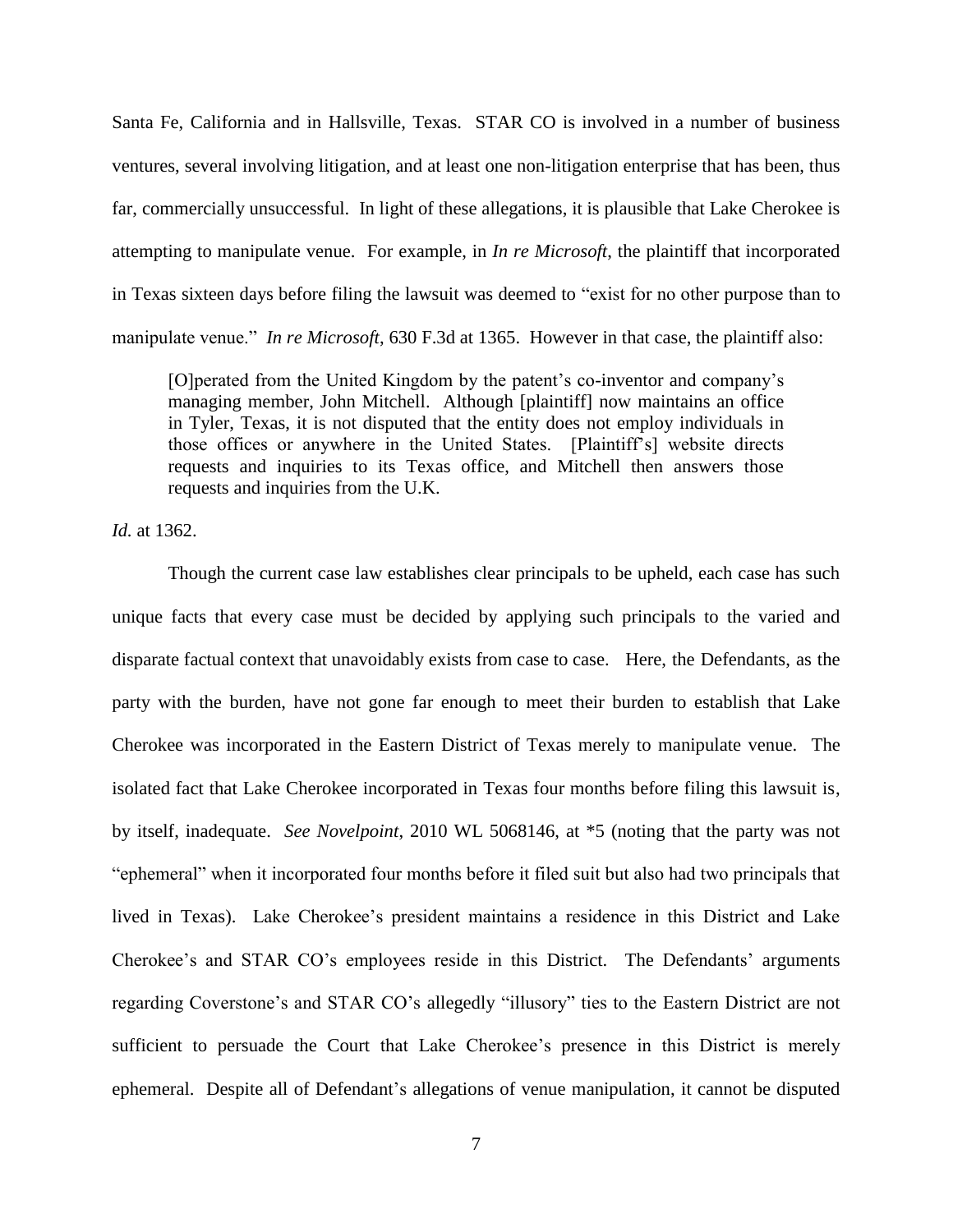that Coverstone has possessed a Texas Driver's License since 2005, that he has a fixed residence and resides in the Eastern Distrct – at least on a partial basis –, and that STAR CO is a Texas Corporation that has maintained a business presence in the Eastern District since 2009. (Dkt. No. 118, at 2.) Lake Cherokee clearly has much stronger ties to the Eastern District than the United Kingdom-based Plaintiff in *Microsoft*. The factual context of this case, when viewed fairly by the Court in light of *In re Zimmer* and *In re Microsoft* does not squarely support the conclusion that Lake Cherokee's incorporation in Texas was merely for the purpose of manipulating venue.

However, even though this Court finds that Lake Cherokee's presence in this District is not ephemeral, the Court will assume, simply for the sake of argument, that Lake Cherokee did incorporate in Texas to manipulate venue and that Lake Cherokee currently has no significant ongoing business operations in Texas that might otherwise carry weight in the transfer analysis. *See Innoband, Inc. v. ASO Corp.*, 2:10-cv-191-TJW-CE, 2011 WL 835934, at \*2 (E.D. Tex. Mar. 4, 2011) (making a similar assumption for sake of argument). Accordingly, the Court will attach minimal weight to the location of Lake Cherokee's principal place of business in Texas.

Additionally, before the Court proceeds to undertake the public and private factor analysis discussed above, a discussion of the burden of proof to be applied in this motion to transfer venue is warranted. The Defendants state that "Lake Cherokee's choice of venue receives no deference." (Dkt. No. 102, at 7.) The Court disagrees. In *Texas Data Co., L.L.C. v. Target Brands, Inc.*, this Court noted in a different but related context:

The Fifth Circuit does not consider the plaintiff's choice of venue independently but instead as part of the burden. . . . But because the plaintiff's choice of venue is taken into account in the burden on the movant, the Court, in accordance with the Fifth Circuit, recognizes the significance of the burden and does not take it lightly. The Fifth Circuit announced: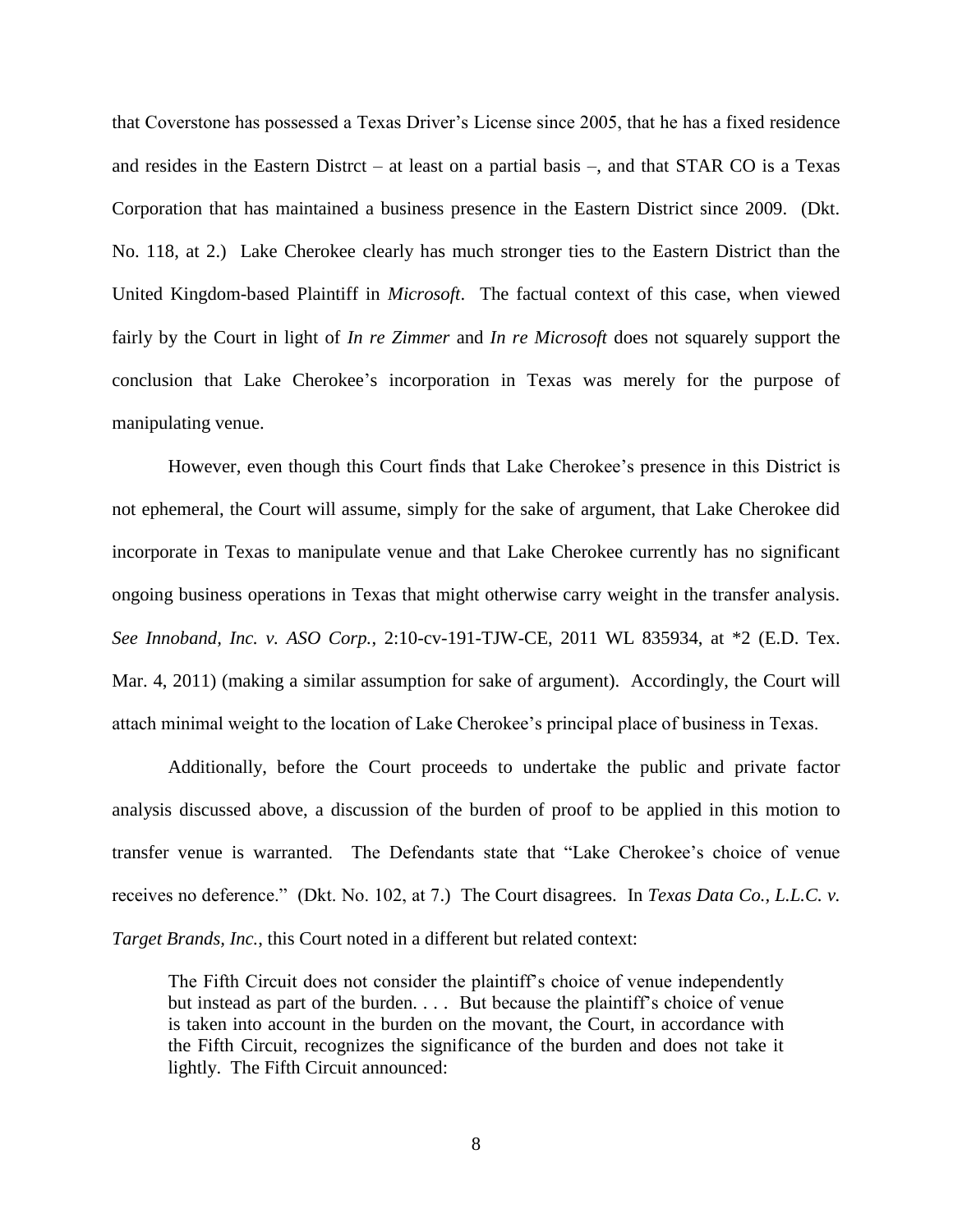Although a plaintiff's choice of venue is not a distinct factor in the venue transfer analysis, it is nonetheless taken into account as it places a significant burden on the movant to show good cause for the transfer. Thus, our analysis directly manifests the importance that we must give to the plaintiff's choice.

[*Volkswagen II*, 545 F.3d at 314 n.10.] The court's analysis in *Volkswagen II* reflected the importance to the plaintiff's choice of venue, as the court issued a writ of mandamus to transfer venue in that case only after it found that four of the eight *Gilbert* factors weighed in favor of transfer and no factors weighed against transfer.

771 F. Supp. 2d 630, 638-39 (E.D. Tex. 2011). Lake Cherokee's decision to file in this District (i.e., plaintiff's choice of forum) "places a significant burden on [the Moving Defendants] to show good cause for the transfer." *Volkswagen II*, 545 F.3d at 314 n.10. When this Court assumes, for the sake of argument, that Lake Cherokee incorporated in Texas to manipulate venue, such assumption does not change the movants burden of proof. Rather, if Lake Cherokee incorporated in Texas to manipulate venue, that would change the weight the Court should attribute to Lake Cherokee's principal place of business in Texas, but it does not change or reverse the Defendants overall burden to show that the transferee venue is clearly more convenient than the venue chosen by the plaintiff.<sup>6</sup> As a result, the Defendants must satisfy and meet the usual burden of showing that the transferee venue is clearly more convenient than the venue chosen by the plaintiff. With this burden satisfied, the Court now moves to consider the public and private interests existing in this case.

<sup>&</sup>lt;sup>6</sup> In re Zimmer illustrates this distinction. There, the Federal Circuit noted that "MedIdea [the plaintiff] therefore has no presence in Texas that should be given weight in the transfer analysis." *In re Zimmer*, 609 F.3d at 1381. But in concluding, the Federal Circuit recognized that the movant still had the burden when it stated that "we determine that the [movants] have met their *burden* of demonstrating that transfer in this case is required." *Id.* at 1382 (emphasis added). Thus, although *In re Zimmer* recognized that the plaintiff's presence in Texas should be given minimal weight, if any, *In re Zimmer* continues to recognize that the movant still had the burden of showing that transfer is clearly warranted.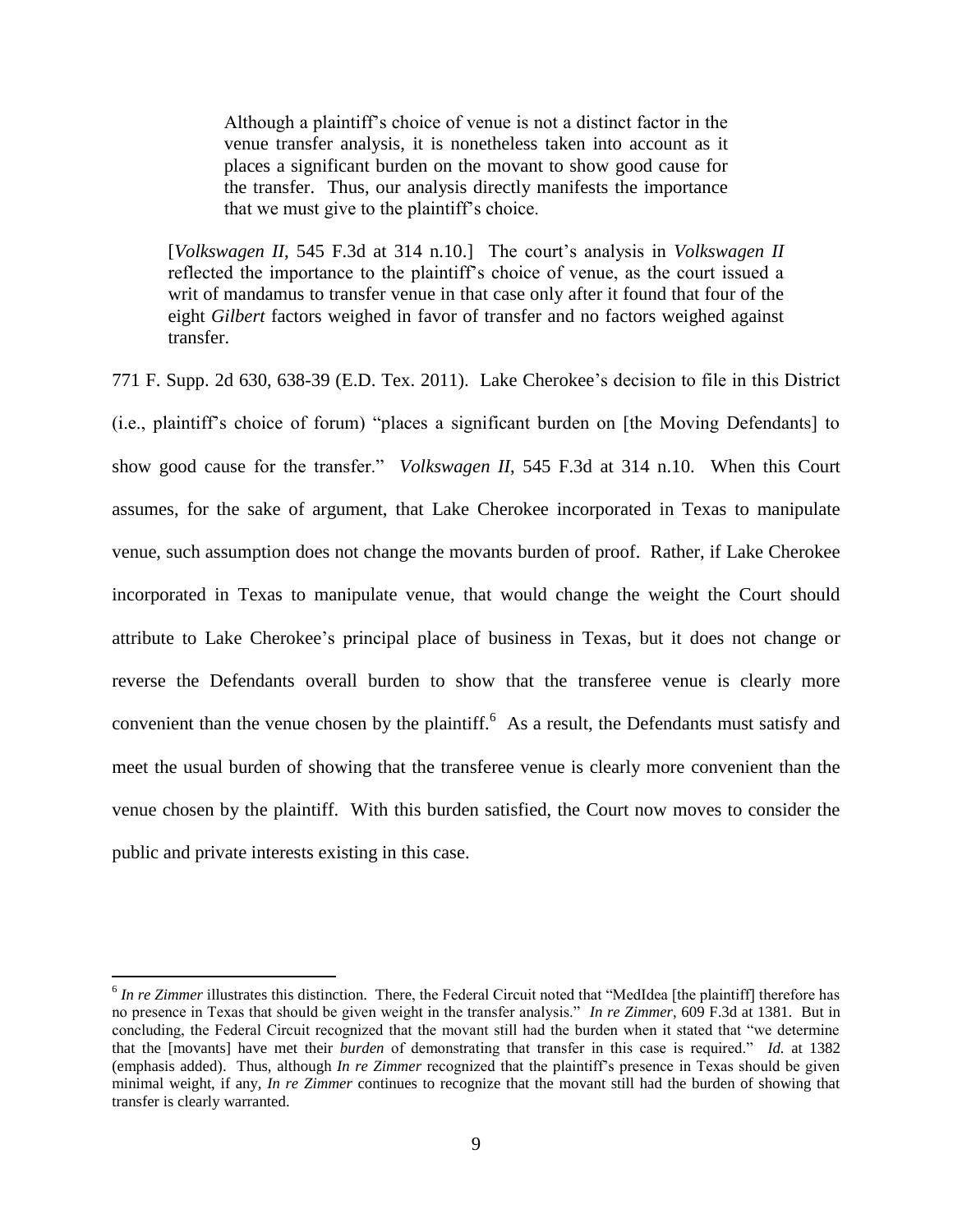## **C. Private Interest Factors**

## *i. Relative Ease of Access to Sources of Proof*

The relative ease of access to sources of proof is the first "private" interest factor to be considered. Despite technological advances in transportation of electronic documents, physical accessibility to sources of proof continues to be an important private interest factor. *See Volkswagen II*, 545 F.3d at 316; *TS Tech*, 551 F.3d at 1321. Indeed, the Federal Circuit has indicated that access to an alleged infringer's proof is particularly important to venue transfer analyses in patent infringement cases. *See Genentech*, 566 F.3d at 1345 ("In patent infringement cases, the bulk of the relevant evidence usually comes from the accused infringer. Consequently, the place where the defendant's documents are kept weighs in favor of transfer to that location."). There are four remaining Defendants in this case, and the Court considers each in turn.

#### Bass

Bass is a Texas corporation with its principal place of business in Houston, Texas. It is undisputed that all of Bass's documents and witnesses relating to this litigation are located in Texas, in a District adjacent to, but outside of, this District.<sup>7</sup>

#### LSI

LSI is incorporated under the laws of the state of Delaware and has a principal place of business in Milpitas, California (within the Northern District of California). LSI has three offices in Texas. One office, in Plano, is located within the Eastern District of Texas. LSI's Plano office is a sales office and Defendants argue that it does not house any documents relating to the development or manufacture of any accused products. According to LSI, all of its relevant

 $<sup>7</sup>$  Bass joined the original transfer motion, but did not join in the Defendants' subsequent briefing.</sup>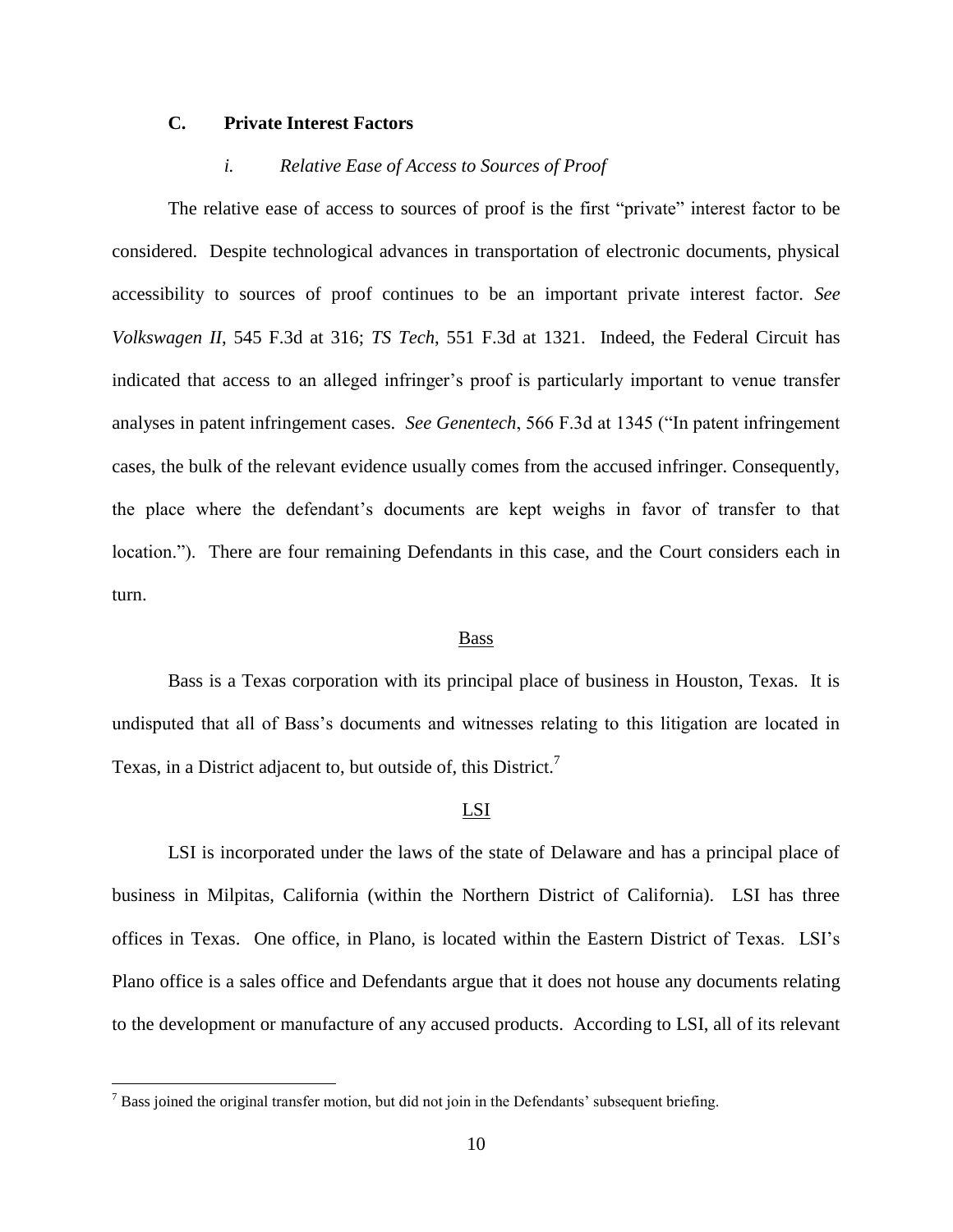documents are located at its Milpitas facility in California. LSI states that it is unaware of any employees in the Eastern District of Texas having knowledge or expertise related to the accused products. (Dkt. No. 102, at 4.) At the time the transfer motion was filed, LSI was unaware of any potential non-party witnesses.

Lake Cherokee argues in response that LSI's relevant technical documents are easily accessible from Texas, because they are stored electronically and can be accessed electronically from different locations. (Dkt. No. 151, at 5.) Lake Cherokee also challenges that LSI's business activities are centralized in the Northern District of California, by arguing that: (1) that three out of the five executives that LSI identifies as its "management team," including its President and CEO, are located outside of California (one in Colorado and two in Pennsylvania); (2) that LSI's 30(b)(6) witness who testified regarding venue was produced in Allentown, Pennsylvania; and (3) three out of the four LSI employees listed in LSI's initial disclosures are based in Allentown, Pennsylvania. (Dkt. No. 167, at 7.) Lake Cherokee also notes that none of the possible LSI witnesses with expertise relevant to this case reside or work in California. Rather, they are located in Allentown, Pennsylvania; Longmont, Colorado; Beaverton, Oregon; Ottawa, Canada; China and Russia. (Dkt. No. 102.)

#### Marvell

Marvell is a California corporation with its principal place of business in Santa Clara, California. Marvell's read channel products (accused in this case) were designed and developed in the Northern District of California, in Santa Clara. Marvell contends that documents related to the design and operation of the accused read channel products, and witnesses knowledgeable about the same, are located in Santa Clara. Marvell maintains two offices in Texas, but neither is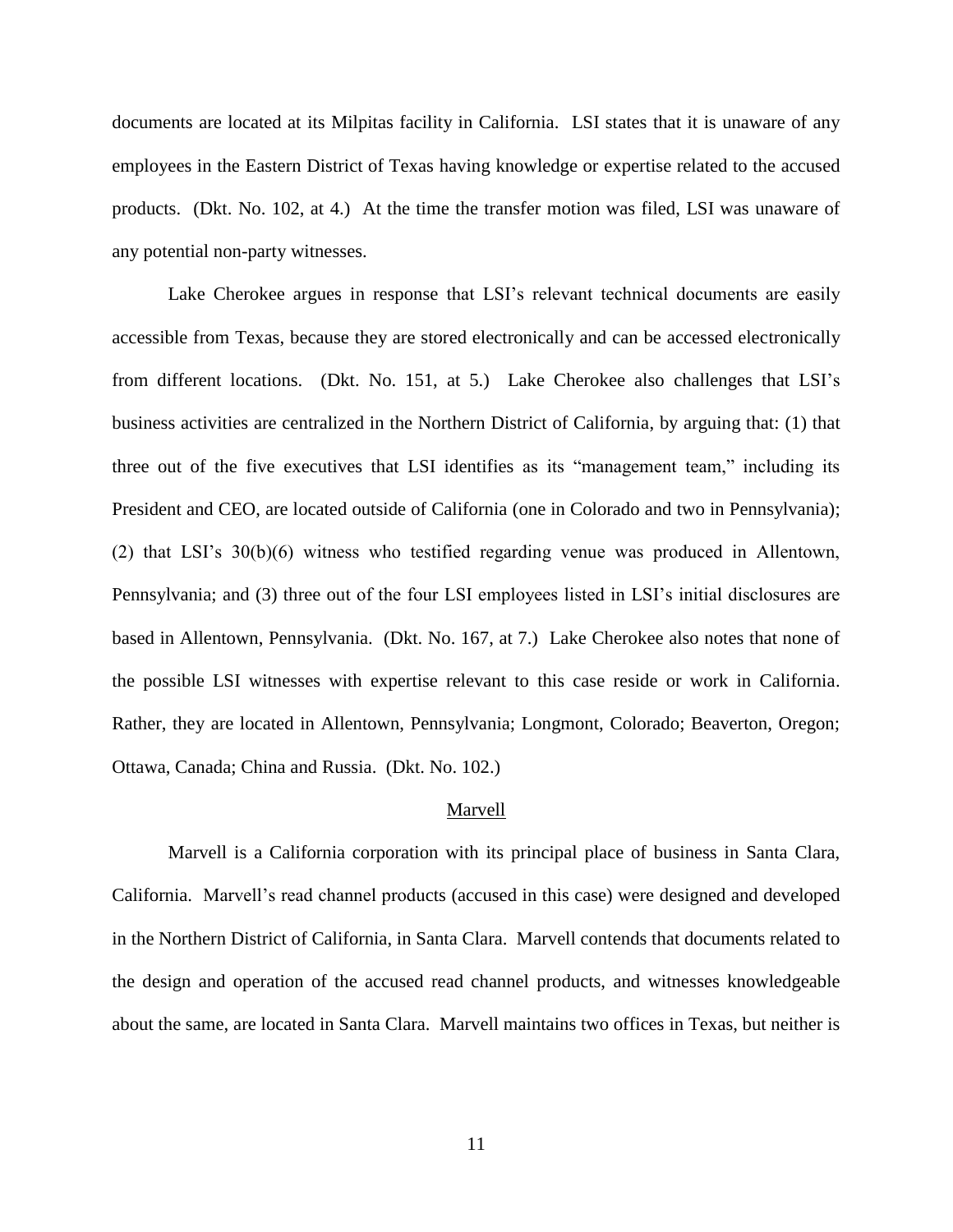in the Eastern District and neither relates to the accused read channel products. (Dkt. No. 102, at 5.)

Lake Cherokee responds that Marvell's own website implies that its System Engineering Group for Hard Disk Drive Read Channels is actually located in Longmont, Colorado, which is essentially equidistant from the Northern District of California and the Eastern District of Texas. Lake Cherokee argues consequently that Marvell relevant witnesses and documents will also likely be located in Colorado, not California.

#### Tech Data

Tech Data is a corporation organized under the laws of the State of Florida and it has its principal place of business in Clearwater, Florida. Tech Data has a distribution center in Ft. Worth, which is located in the Northern District of Texas. All Tech Data witnesses and documents are believed to be located in or near Clearwater, Florida. These witnesses and documents are approximately 1500 miles closer to the Eastern District of Texas than to the Northern District of California.<sup>8</sup>

### Third Parties

The parties have identified several third parties that may have documents or witnesses relevant to this litigation, including: (1) Cirrus Logic, headquartered in Austin, Texas, the original assignee of the patents; (2) Broadcom Corporation, based in Southern California, the party that most recently transferred the patents to Lake Cherokee; (3) the patents' inventors, generally located in Colorado; and (4) over a dozen other third party witnesses, primarily located in Texas, that Lake Cherokee alleges to have knowledge of the validity of the patent or the state of the prior art at the time of the patent. On average, the distance between third-party witnesses

<sup>&</sup>lt;sup>8</sup> Tech Data joined the original transfer motion, but did not join in the Defendants' subsequent briefing.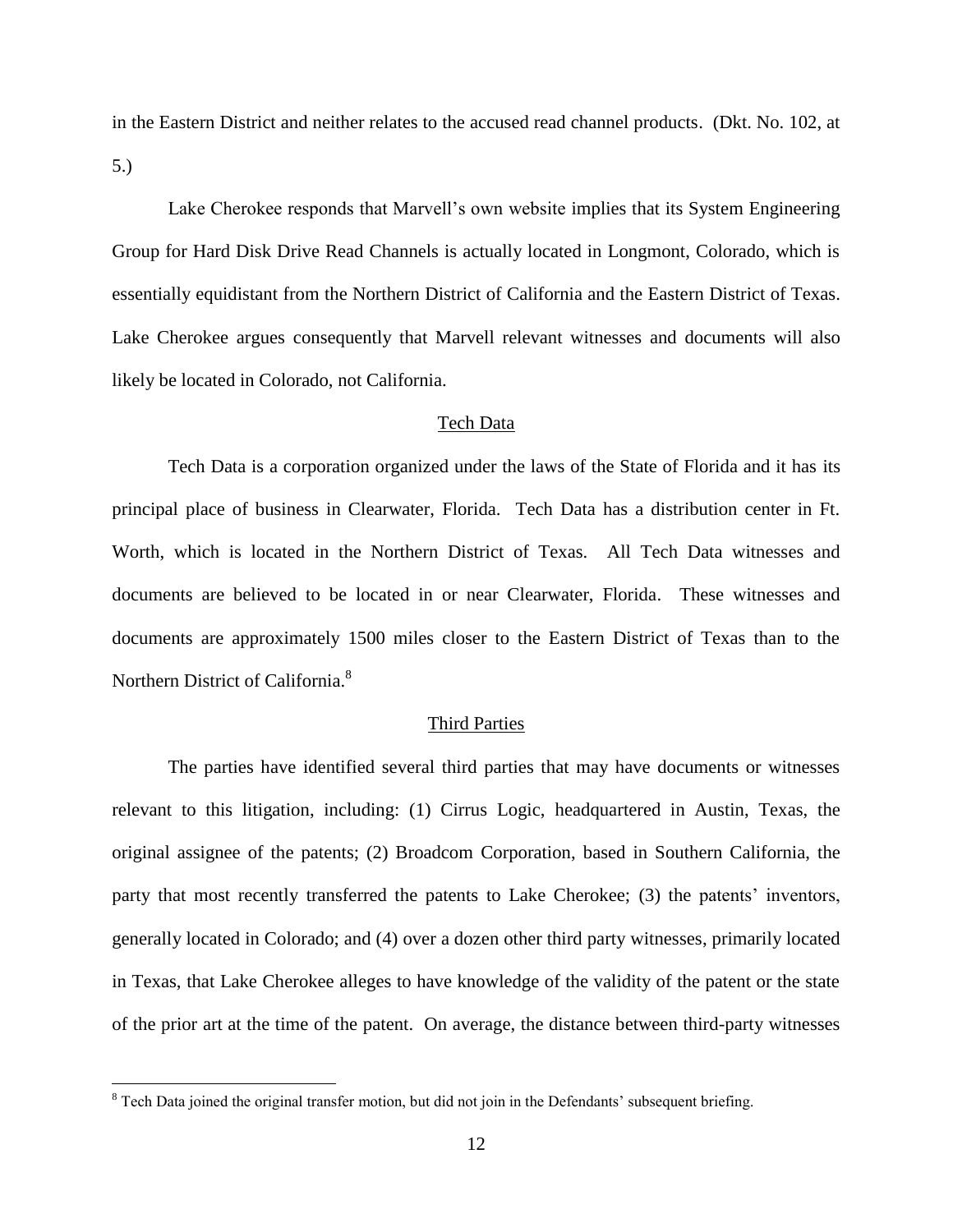and this District appears to be more than 800 miles shorter than the distance between third-party witnesses and the Northern District of California.

The Court finds that the ease of access to documents, evidence and testimony with regard to Bass, Tech Data, Cirrus Logic, and other third-party witnesses weighs against transfer; and that the ease of access with regard to LSI, Marvell and Broadcom weighs in favor of transfer. In sum, even assuming that Lake Cherokee's business location in Texas should be given no weight, the most the Defendants have shown is that this factor is neutral.

#### *ii. Availability of Compulsory Process*

The next "private" interest factor is the availability of compulsory process to secure the attendance of non-party witnesses. A venue that has "absolute subpoena power for both deposition and trial" is favored over one that does not. *Volkswagen II*, 545 F.3d at 316. Rule 45 of the Federal Rules of Civil Procedure limits the court's subpoena power by protecting nonparty witnesses who work or reside more than 100 miles from the courthouse. *Id.*

The Defendants have not identified any non-party witnesses in this case that are located within the Northern District of California. However, Defendants note that at least two non-party witnesses in this case are located in California – the prosecuting attorney of the patents-in-suit and representatives from Broadcom Corporation.

Lake Cherokee has identified several third-party witnesses, including: the inventors of the patents, located in Colorado; the original assignee of the patents, Cirrus Logic, which is located in Austin, Texas; and over a dozen other witnesses, primarily located in Texas (two of which are located in the Eastern District) that are believed to have knowledge regarding validity issues and the state of the prior art. Lake Cherokee argues that the Eastern District of Texas has subpoena power over a greater number of third-party witnesses than the Northern District of California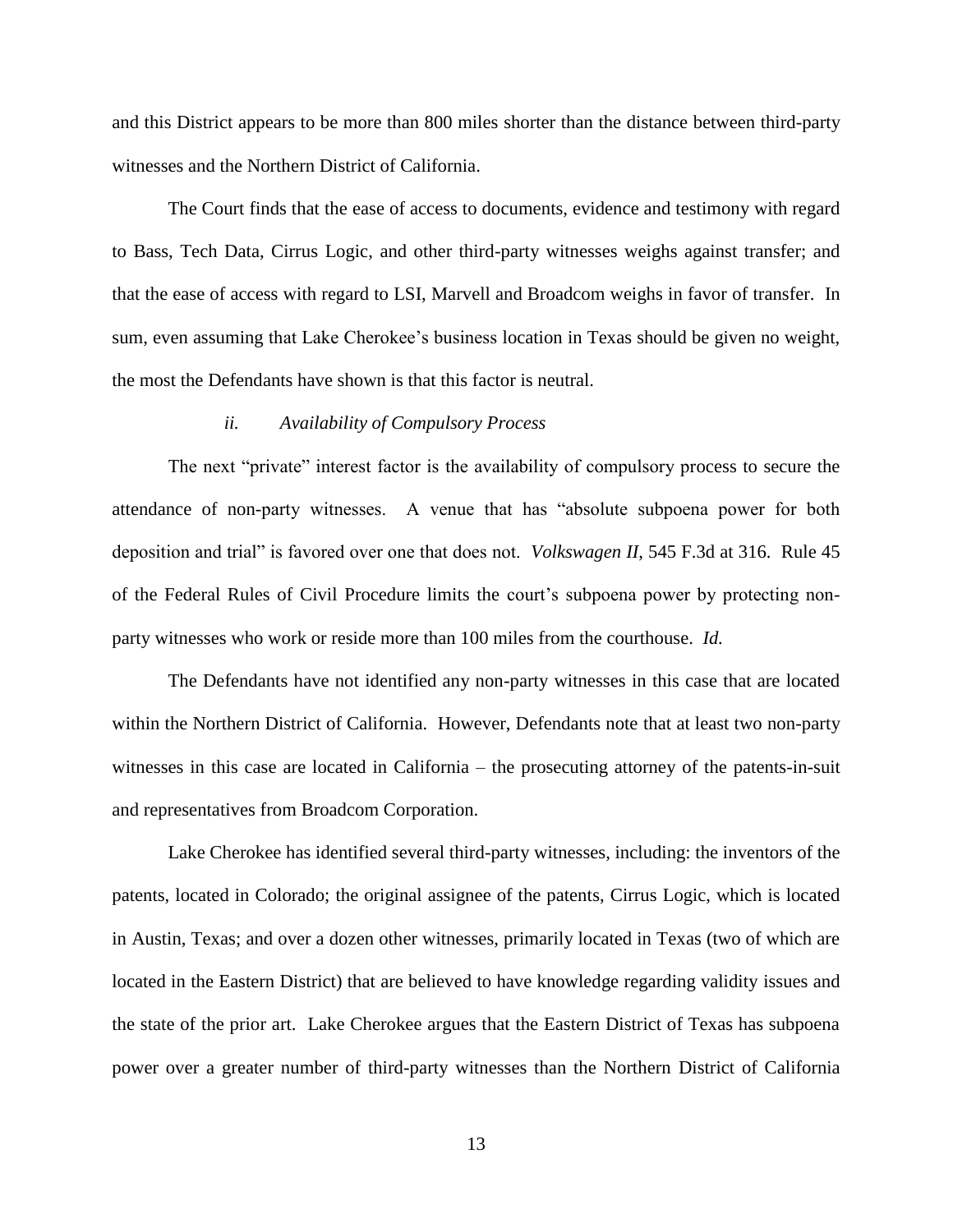because this Court's subpoena power extends to witnesses within the state of Texas for purposes of trial, not just the 100-mile radius of this district. *See* Fed. R. Civ. P. 45(c)(3)(A)(ii); *Mohamed v. Mazda Motor Corp.*, 90 F. Supp. 2d 757, 778 (E.D. Tex. 2000) ("Since the specified witnesses reside within the State of Texas, they are within this Court's subpoena range.") Lake Cherokee also argues that the affidavits supplied by Bass, Tech Data, and LSI fail to identify any potential witness located within the Northern District of California.

In light of these facts, the Court finds that this factor weighs slightly against transfer.

## *iii. Cost of Attendance for Willing Witnesses*

Next, the court must weigh the cost for witnesses to travel and attend trial in the Eastern District of Texas versus the Northern District of California. "The convenience of the witnesses is probably the single most important factor in a transfer analysis." *In re Genentech, Inc.*, 556 F.3d at 1342. The Court in *Volkswagen I* explained:

[T]he factor of inconvenience to witnesses increases in direct relationship to the additional distance to be traveled. Additional distance means additional travel time; additional travel time increases the probability for meal and lodging expenses; and additional travel time with overnight stays increases the time which these fact witnesses must be away from their regular employment.

371 F.3d at 205. Although the court must consider the convenience of both the party and nonparty witnesses, "it is the convenience of non-party witnesses…that is the more important factor and is accorded greater weight in a transfer of venue analysis." *Mohamed v. Mazda Motor Corp*., 90 F.Supp.2d 757, 775 (E.D. Tex. 2000); *see also id.* at 204 (requiring courts to "contemplate consideration of the parties and witnesses"); *Fujitsu Ltd. v. Tellabs, Inc.*, 639 F. Supp. 2d 761, 765-66 (E.D. Tex. 2009).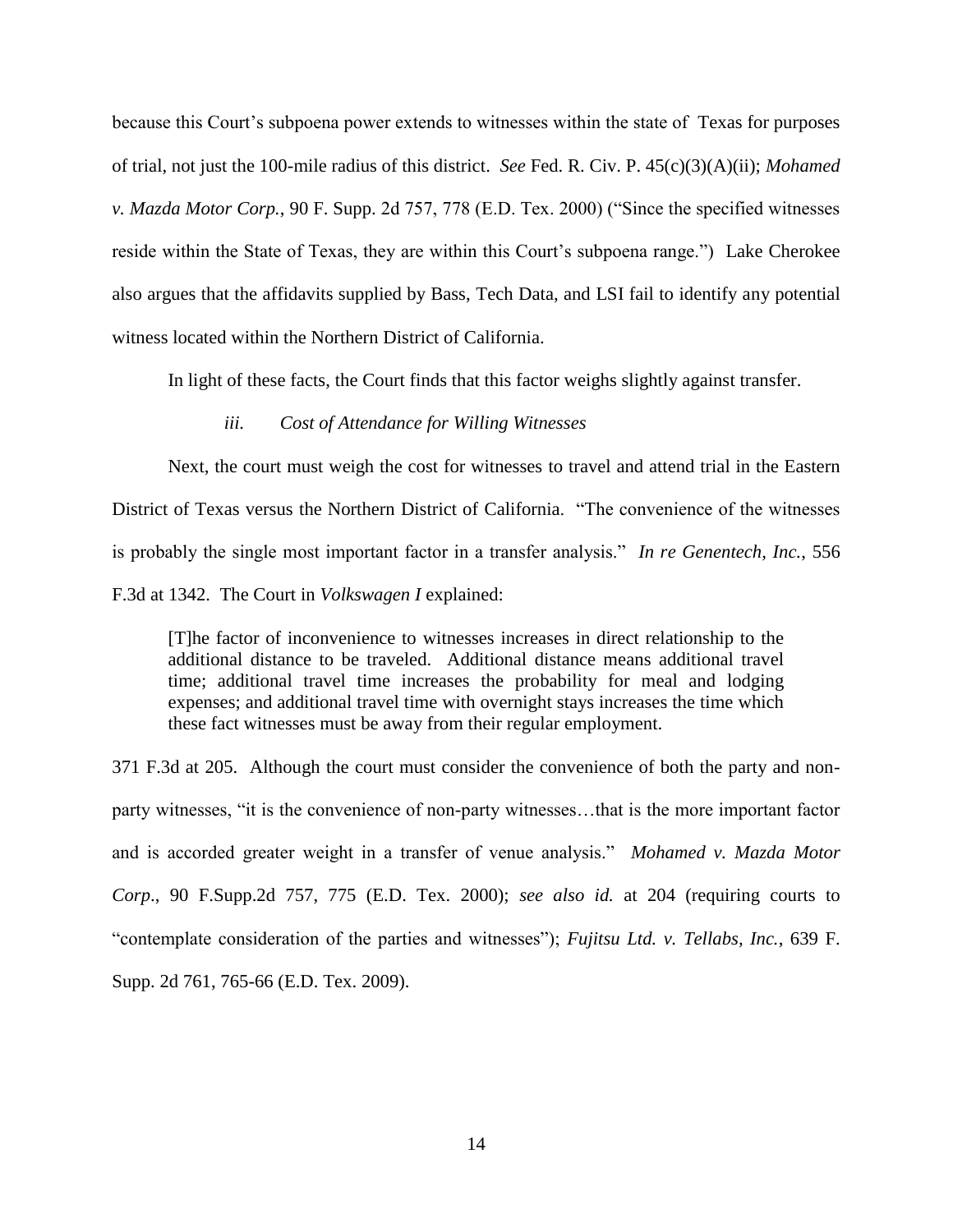In this case, the evidence with respect to this factor is closely aligned with the first factor discussed above—the relative ease of access to sources of proof. As the Court found with respect to that factor, the most that the Defendants have shown is that this factor is neutral.

#### *iv. Other Practical Problems*

Neither party has pointed out other practical problems that would weigh in this transfer analysis. Therefore, this factor is neutral.

## **D. Public Interest Factors**

#### *i. Court Congestion*

In its § 1404(a) analysis, the court may consider how quickly a case will come to trial and be resolved. *Genentech*, 566 F.3d at 1347. This factor is the "most speculative," however, and in situations where "several relevant factors weigh in favor of transfer and others are neutral, the speed of the transferee district court should not alone outweigh all of the other factors." *Id.* Defendants argue that the median length of time from filing to trial is slightly shorter in the Northern District of California than in the Eastern District. However, Lake Cherokee counters that the average time to trial in *patent* cases is significantly longer in the Northern District of California when compared with this District. On balance, the Court finds that this factor is neutral.

#### *ii. Local Interest*

The Court must consider local interest in the litigation, because "[j]ury duty is a burden that ought not to be imposed upon the people of a community which has no relation to the litigation." *Volkswagen I*, 371 F.3d at 206 (5th Cir. 2004). Interests that "could apply virtually to any judicial district or division in the United States," such as the nationwide sale of infringing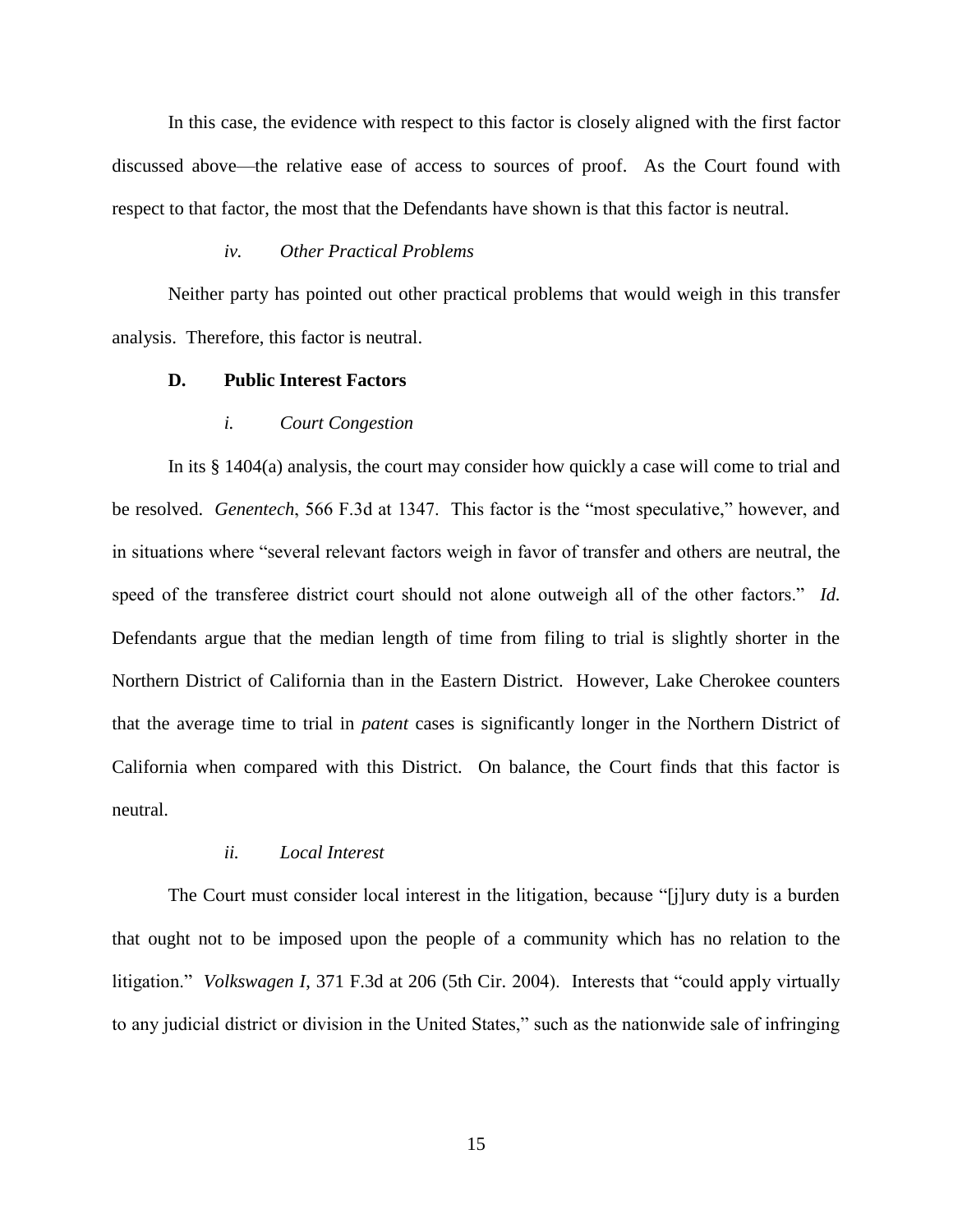products, are disregarded in favor of particularized local interests. *Volkswagen II*, 545 F.3d at 318; *In re TS Tech*, 551 F.3d at 1321.

The Defendants argue the Northern District of California has a local interest in this dispute. Specifically, Defendants contend that: (1) several of the Defendants' are headquartered there; (2) certain Defendants' employee witnesses and relevant documents are located there; (3) Defendants have some level of business presence there; and (4) Defendants play a role in the economy there. (Dkt. No. 102, at 14.)

Lake Cherokee argues that this District has a local interest for various reasons related to Lake Cherokee, STAR CO's, and Coverstone's ties to the district. But as noted above, the Court assumes that Lake Cherokee's presence in the Eastern District is inconsequential for purposes of the eight-factor test. LSI has an office in this District, demonstrating that this District also has a local interest. On balance, however, this factor weighs slightly in favor of transfer.

## *iii. Familiarity with the Governing Law*

One of the "public" interest factors is "the familiarity of the forum with the law that will govern the case." *Volkswagen I*, 371 F.3d at 203. Both the Northern District of California and the Eastern District of Texas are familiar with patent law, and thus this factor is neutral. *See In re TS Tech*, 551 F.3d at 1320-21.

## *iv. Avoidance of Conflict of Laws*

No conflict of laws issues are expected in this case, so this factor does not apply.

### **V. CONCLUSION**

In conclusion, this is not a case where transfer is clearly warranted. When this motion to transfer was originally filed a major Defendant – Samsung – resided in the Northern District of California, but was later dismissed. Further, two of the remaining Defendants – Bass and Tech